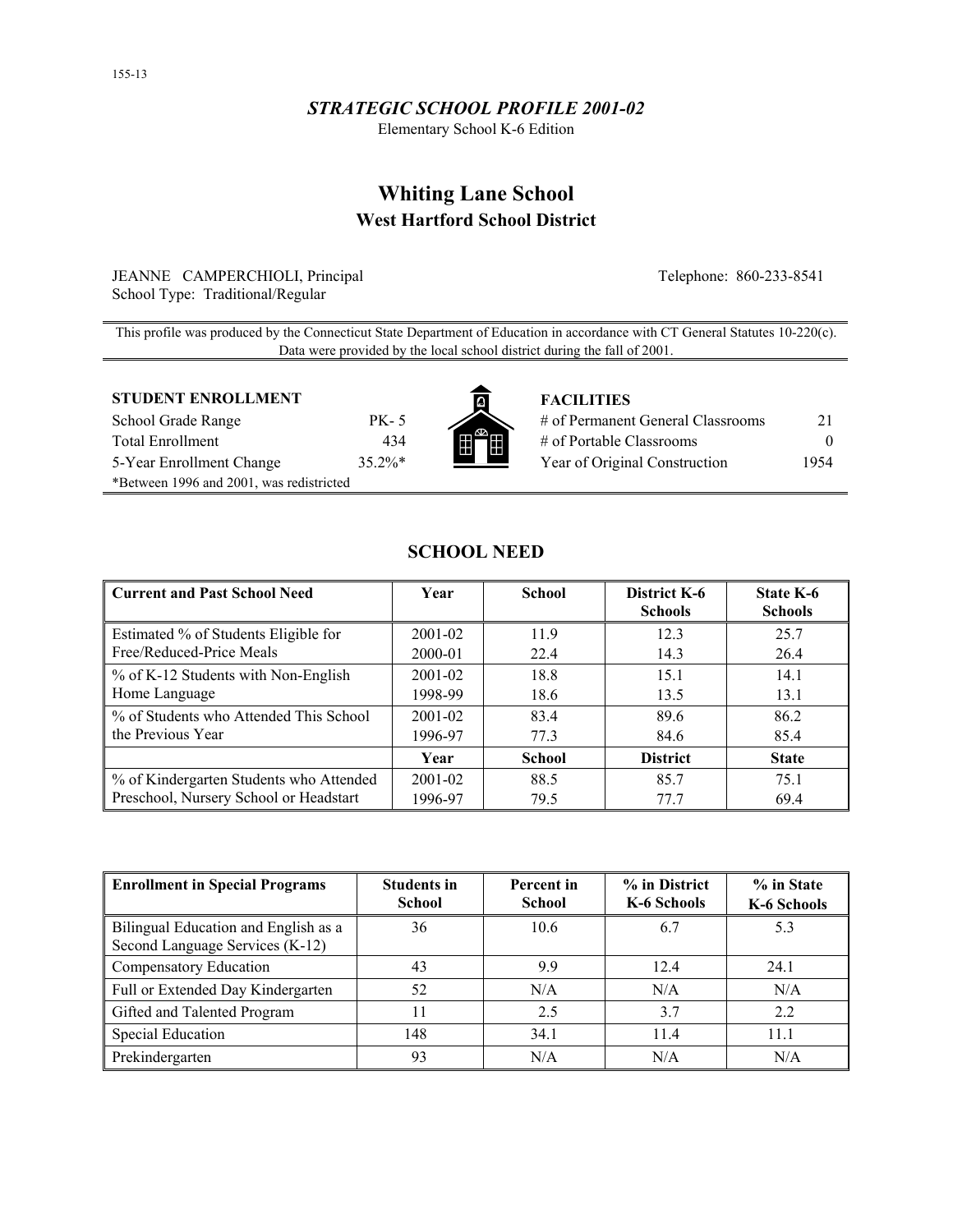| Race/Ethnicity  | <b>Number</b> | Percent | <b>Total Minority 2001-02</b><br>33.2% |  |
|-----------------|---------------|---------|----------------------------------------|--|
| American Indian |               | 0.2     | 25.5%<br><b>Total Minority 1996-97</b> |  |
| Asian American  | 34            | 7.8     |                                        |  |
| <b>Black</b>    | 53            | 12.2    |                                        |  |
| Hispanic        | 56            | 12.9    | 大尺                                     |  |
| White           | 290           | 66.8    |                                        |  |

| <b>Total Minority 2001-02</b> | 33.2% |
|-------------------------------|-------|
| <b>Total Minority 1996-97</b> | 25.5% |



#### **EFFORTS TO REDUCE RACIAL, ETHNIC, AND ECONOMIC ISOLATION**

Connecticut law requires that school districts provide educational opportunities for their students to interact with students and teachers from diverse racial, ethnic, and economic backgrounds. This may occur through programs with other schools, distance learning, or other experiences. Below is the description submitted by this school of how it provides such experiences.

Efforts to reduce racial, ethnic and economic isolation during the 2001-2002 school year Whiting Lane School included our continued participation in the Bushnell Partners Program. The 302 children at grades 1 through 5 attended the Bushnell Partners Language Arts Festival along with children from Hartford, Bloomfield, and other surrounding towns that participate in the program. In addition, through this program, we welcomed artists to Whiting Lane to work with various grade levels. The West Hartford Cultural Council brought Sweet Potato Pie, and Such, a performance of African music and storytelling, to 460 children from pre-school through Grade 5 at Whiting Lane. Finally, the PTO sponsored A Taste of Whiting Lane, which strives to recognize and celebrate the diversity within our own building. About 200 of our families attended this evening event.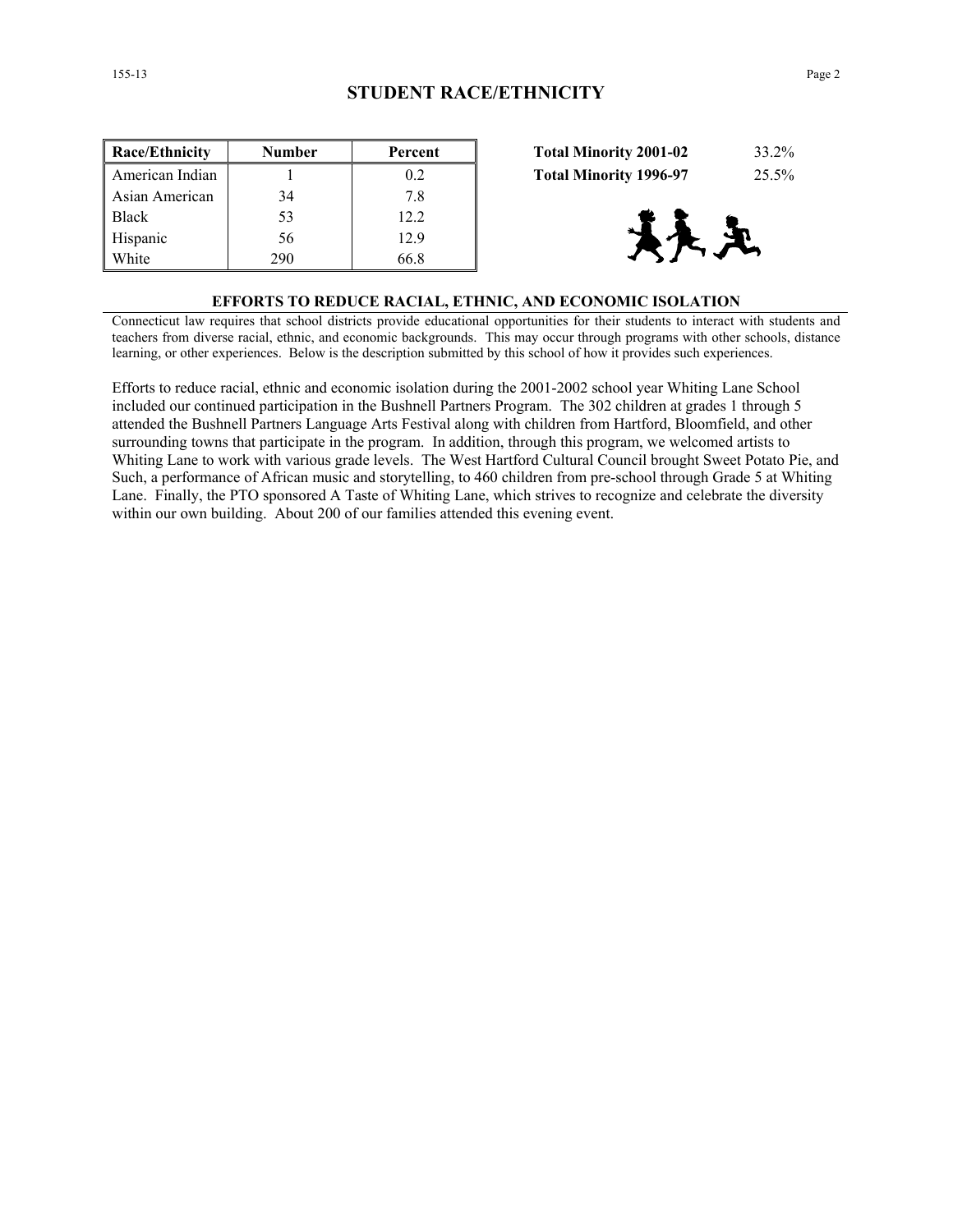## **SCHOOL RESOURCES**

| $\sim$<br>Time*<br>Instructional                               | \chool<br>71 | District<br>$K-0$ | state<br>K-0 |
|----------------------------------------------------------------|--------------|-------------------|--------------|
| $\mathbf{r}$<br>Y ear<br>rotal Hours of '<br>: Instruction Per | 984          | 984               | 982          |

\*State law requires at least 900 hours for grades 1 through 12 and full-day kindergarten, and 450 hours for half-day kindergarten.

| <b>TECHNOLOGY</b> | % of Classrooms, Libraries,<br>and Laboratories Wired for: | <b>School</b> | District K-6 | <b>State K-6</b> |
|-------------------|------------------------------------------------------------|---------------|--------------|------------------|
|                   | Video                                                      | 100.0         | 100.0        | 57.1             |
|                   | Voice                                                      | 100.0         | 100.0        | 62.2             |
|                   | Internet Access                                            | 100.0         | 100.0        | 88.4             |
|                   | Multi-Room Network (LAN)                                   | 100.0         | 100.0        | 55.8             |

| <b>Computers</b>                                | <b>School</b> | Dist K-6 | <b>State K-6</b> | This school                   |
|-------------------------------------------------|---------------|----------|------------------|-------------------------------|
| # of Students Per Academic Computer             | 3.3           | 4.6      | 4.8              | does not have a               |
| % of Computers that are High or Moderate Power  | 100.0         | 99.8     | 91.6             | functional<br>satellite link. |
| % of Computers with Internet Access, All Speeds | 100.0         | 84.5     | 77.1             |                               |
| % of Computers with High Speed Internet Access  | 100.0         | 80.4     | 71.2             |                               |
| % of Internet Computers with Filtering Software | 100.0         | 98.7     | 80.1             |                               |

## **LIBRARY MATERIALS**

Free on-line access to periodicals, newspapers, and other resources is available to all Connecticut schools through the Connecticut Digital Library.

| <b>Print and Non-Print Materials</b>                    | <b>School</b> | Dist K-6 | State K-6 |
|---------------------------------------------------------|---------------|----------|-----------|
| # of Print Volumes Per Student*                         | 25.1          | 29.8     | 22.9      |
| % of Print Volumes Purchased in<br>the Last Three Years | 5.5           | 15.1     | 172       |
| # of Print Periodical Subscriptions                     | 48            | 23.6     | 18.2      |
| $\#$ of Non-Print Materials                             | 305           | 193.6    | 4063      |

\*Because a certain number of volumes are needed for a library of adequate breadth and depth, a small school may need a higher number of volumes per student.

## **STAFFING RESOURCES**



|         | <b>Average Class Size</b> | <b>School</b> | <b>District</b> | <b>State</b> |
|---------|---------------------------|---------------|-----------------|--------------|
| Grade K | 2001-02                   | 17.3          | 20.3            | 18.3         |
|         | 1996-97                   | 19.5          | 20.2            | 19.2         |
| Grade 2 | 2001-02                   | 20.7          | 19.6            | 19.6         |
|         | 1996-97                   | 16.7          | 18.4            | 20.5         |
| Grade 5 | 2001-02                   | 17.0          | 21.4            | 21.5         |
|         | 1996-97                   | 16.7          | 21.5            | 21.7         |

| <b>RESOURCES</b> |               | <b>School Staff Count</b><br><b>Full-Time Equivalent</b> | 2001-02      | 2000-01                          |      |      |
|------------------|---------------|----------------------------------------------------------|--------------|----------------------------------|------|------|
|                  |               | $#$ of Certified Staff                                   |              |                                  |      |      |
| ass Size         | <b>School</b> | <b>District</b>                                          | <b>State</b> | Teachers                         | 36.2 | 27.1 |
| 2001-02          | 17.3          | 20.3                                                     | 18.3         | Administrators                   | 1.0  | 1.0  |
| 1996-97          | 19.5          | 20.2                                                     | 19.2         | Library/Media Staff              | 1.0  | 1.0  |
| 2001-02          | 20.7          | 19.6                                                     | 19.6         | Counselors, Social Workers,      | 2.6  | 1.5  |
| 1996-97          | 16.7          | 18.4                                                     | 20.5         | and School Psychologists         |      |      |
| 2001-02          | 17.0          | 21.4                                                     | 21.5         | <b>Other Professionals</b>       | 10.5 | 1.5  |
| 1996-97          | 16.7          | 21.5                                                     | 21.7         | # of Non-Certified Instructional | 28.7 | 23.7 |

| <b>Professional Staff Race/Ethnicity</b>                 | 2001-02       | 2000-01      | 1996-97   |
|----------------------------------------------------------|---------------|--------------|-----------|
| % Minority                                               | 33            | 11 1         | 3.3       |
| <b>Professional Staff Experience and Training</b>        | <b>School</b> | District K-6 | State K-6 |
| Average Number of Years Experience in Connecticut        | 10.2          | 10.8         | 13.0      |
| % with Master's Degree or Above                          | 917           | 75.8         | 77 9      |
| % Trained as Mentors, Assessors, or Cooperating Teachers | 20.0          | 29.1         | 24.8      |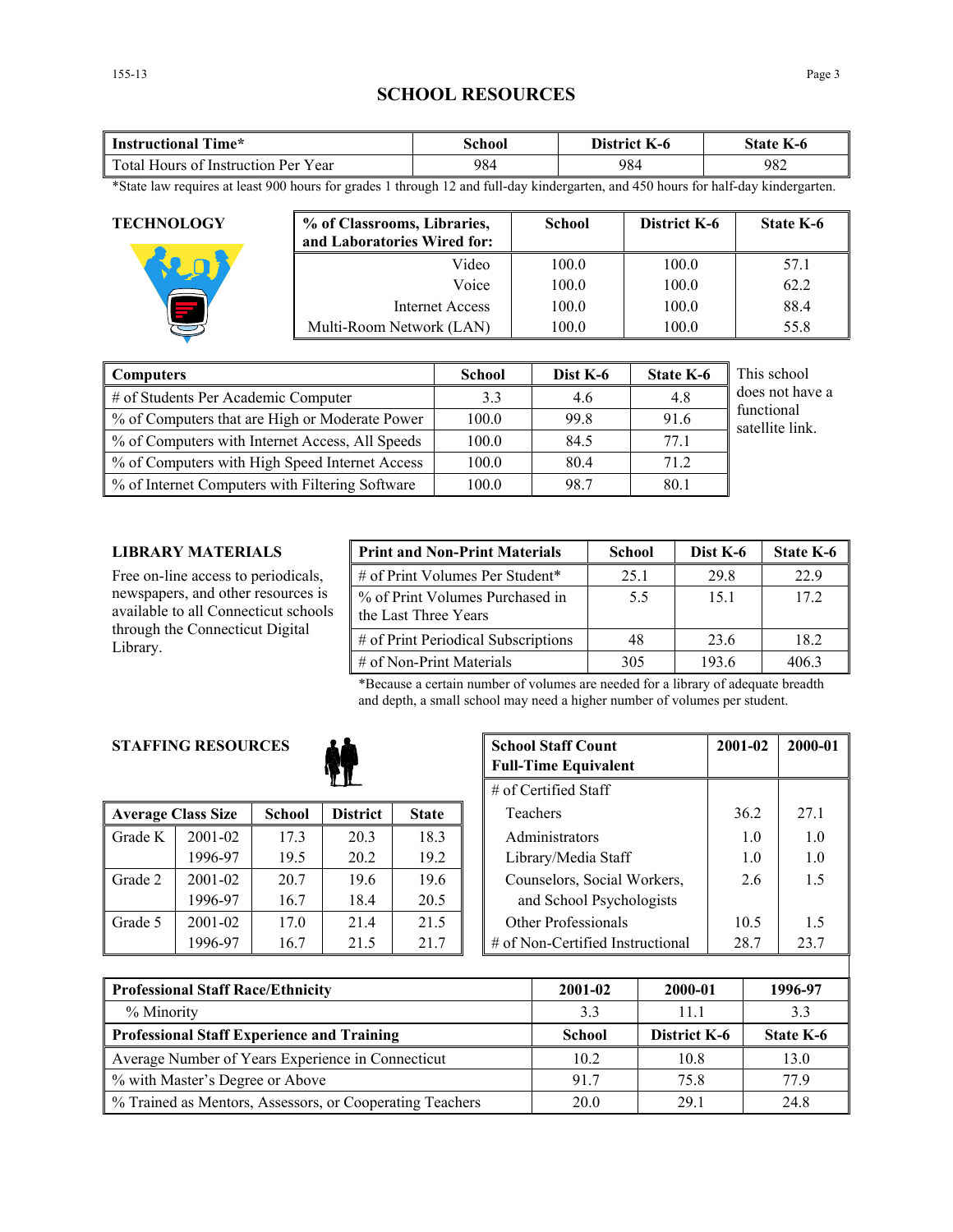| <b>Selected Subject Areas, Grade 5</b> | <b>Estimated Hours of Instruction Per Year</b> | Computer/       |              |                                       |
|----------------------------------------|------------------------------------------------|-----------------|--------------|---------------------------------------|
|                                        | School                                         | <b>District</b> | <b>State</b> | <b>Technology</b><br><b>Supported</b> |
| Art                                    | 36                                             | 36              | 30           | Yes                                   |
| <b>Computer Education</b>              | $\theta$                                       |                 | 18           | N/A                                   |
| English Language Arts*                 | 420                                            | 415             | 426          | Yes                                   |
| Family and Consumer Science            | $\theta$                                       | $\theta$        |              | N/A                                   |
| Health                                 | 31                                             | 30              | 26           | N <sub>0</sub>                        |
| Library Media Skills                   | 18                                             | 18              | 19           | Yes                                   |
| Mathematics*                           | 202                                            | 201             | 186          | Yes                                   |
| Music                                  | 36                                             | 38              | 32           | No                                    |
| Physical Education                     | 54                                             | 54              | 40           | N <sub>0</sub>                        |
| Science*                               | 76                                             | 79              | 97           | Yes                                   |
| Social Studies*                        | 75                                             | 73              | 97           | Yes                                   |
| <b>Technology Education</b>            | $\theta$                                       | $\theta$        |              | N/A                                   |
| World Languages*                       | 36                                             | 41              | 11           | N <sub>0</sub>                        |

## **SCHOOL PROCESSES**

\*Interdisciplinary Approach

## **World Language**

Formal instruction (at least 1 hour per week) in a world language starts in grade 4 in this school. In Connecticut, 14.0% of K-6 schools have started world language instruction at this grade or earlier.

| Types of Supplemental Instructional Services<br>Provided to Students Lacking Basic Skills | Available in<br><b>Mathematics</b> | Available in<br><b>Language Arts</b> |
|-------------------------------------------------------------------------------------------|------------------------------------|--------------------------------------|
| Pull-Out Remedial Instruction                                                             | No                                 | Yes                                  |
| In-Class Tutorial                                                                         | No                                 | No                                   |
| After School Program                                                                      | Yes                                | Yes                                  |
| Summer School (2001)                                                                      | Yes                                | Yes                                  |
| <b>Other</b>                                                                              | No                                 | No                                   |



#### **Interactive Distance Learning**

This school does not utilize interactive distance learning. Interactive distance learning ranges from on-line courses with student-instructor interaction via the internet to live classroom interaction through two-way audio and video transmissions.

| <b>Student and Teacher Statistics</b>                                                    | <b>School</b> | District K-6 | State K-6 |
|------------------------------------------------------------------------------------------|---------------|--------------|-----------|
| ■ % of Students Retained in Grade after 2000-01 School Year                              | 1.1           | 0.7          | 2.2       |
| Teacher Attendance, 2000-01: Average # of Days Absent Due<br>to Illness or Personal Time | 6.7           | 5.8          |           |
| ∥ % Certified Staff Assigned to Same School the Previous Year*                           | 45.0          | 60.4         | 83.0      |

\*In 2001, was redistricted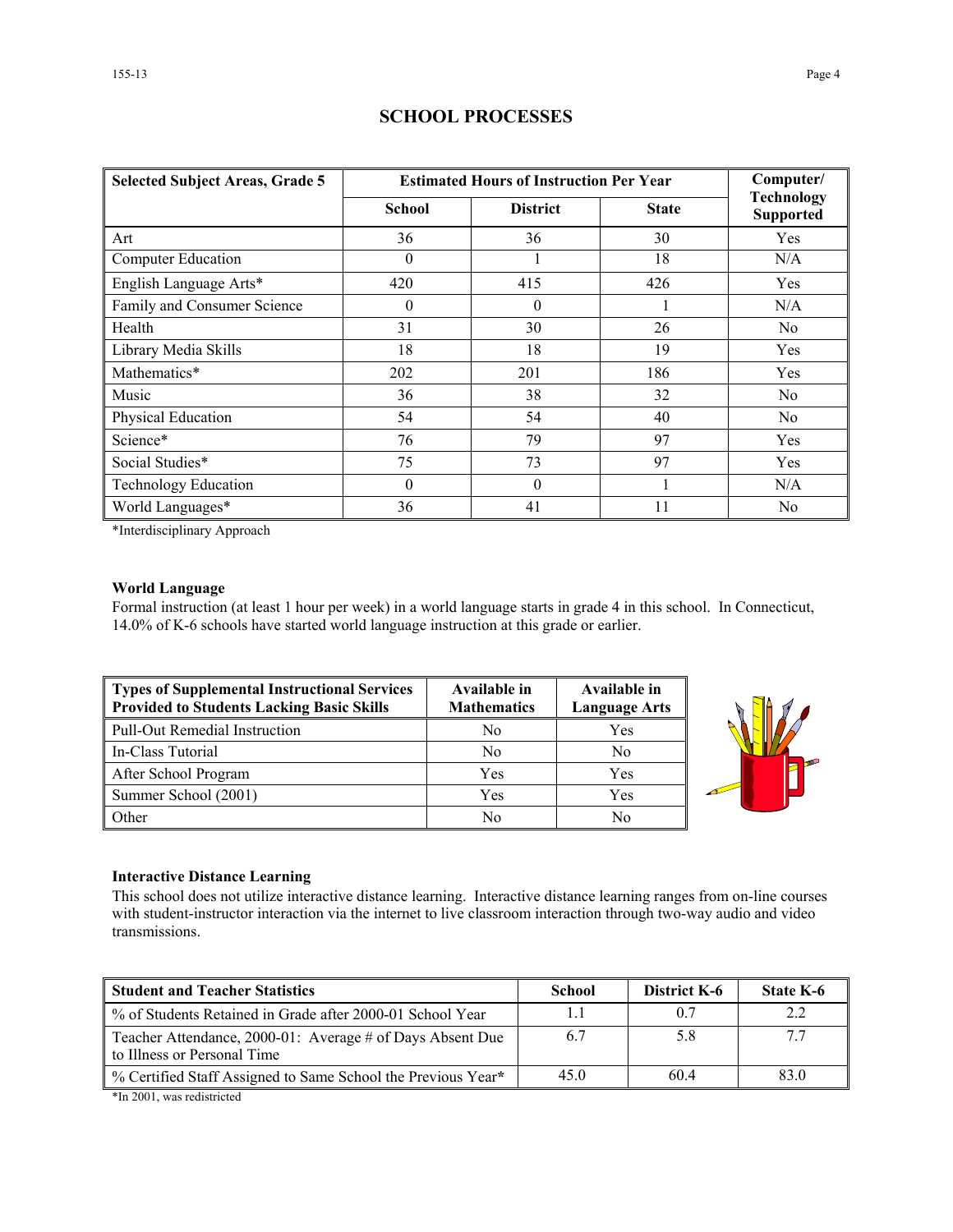## **STUDENT PERFORMANCE**

**Connecticut Mastery Test, Third Generation, % Meeting State Goal:** The state goal was established with the advice and assistance of a cross section of Connecticut educators. Students scoring at or above the goal are capable of successfully performing appropriate tasks with minimal teacher assistance.

| Connecticut Mastery Test, 3 <sup>rd</sup> Gen. | <b>School</b> | <b>School</b> | <b>District</b> | <b>State</b> |
|------------------------------------------------|---------------|---------------|-----------------|--------------|
| % Meeting State Goal                           | 2000-01       | 2001-02       | 2001-02         | 2001-02      |
| Reading<br>Grade 4                             | 63            | 76            | 74              | 57.9         |
| Writing                                        | 63            | 74            | 77              | 61.2         |
| Mathematics                                    | 77            | 80            | 81              | 61.0         |
| All Three Tests                                | 48.8          | 66.7          | 63.3            | 42.8         |
| Grade 6<br>Reading                             | N/A           | N/A           | N/A             | N/A          |
| Writing                                        | N/A           | N/A           | N/A             | N/A          |
| Mathematics                                    | N/A           | N/A           | N/A             | N/A          |
| All Three Tests                                | N/A           | N/A           | N/A             | N/A          |
| Participation Rate                             | 87.8          | 85.0          | 95.5            | 95.0         |



In the table above, the percentage of students meeting the state goal is the percentage of those students who had a valid test score. The results reflect the performance of students who were enrolled in the school at the time of testing, regardless of the length of time they were enrolled in the school.

| <b>Physical Fitness</b><br>% Passing All 4 Tests |         | <b>School</b> | <b>District</b> | <b>State</b> |
|--------------------------------------------------|---------|---------------|-----------------|--------------|
| đ.                                               | Grade 4 | 51.9          | 40.1            | 32.1         |
|                                                  | Grade 6 | N/A           | N/A             | N/A          |

| ness<br>ll 4 Tests | <b>School</b> | <b>District</b> | <b>State</b> | <b>Student Attendance</b> | <b>School</b> | <b>District</b><br>K-6 | <b>State</b><br>K-6 |
|--------------------|---------------|-----------------|--------------|---------------------------|---------------|------------------------|---------------------|
| Grade 4            | 519           | 40.1            | 32.1         | $\%$ on October 1, 2001   | 96.1          | 96.8                   | 95.9                |